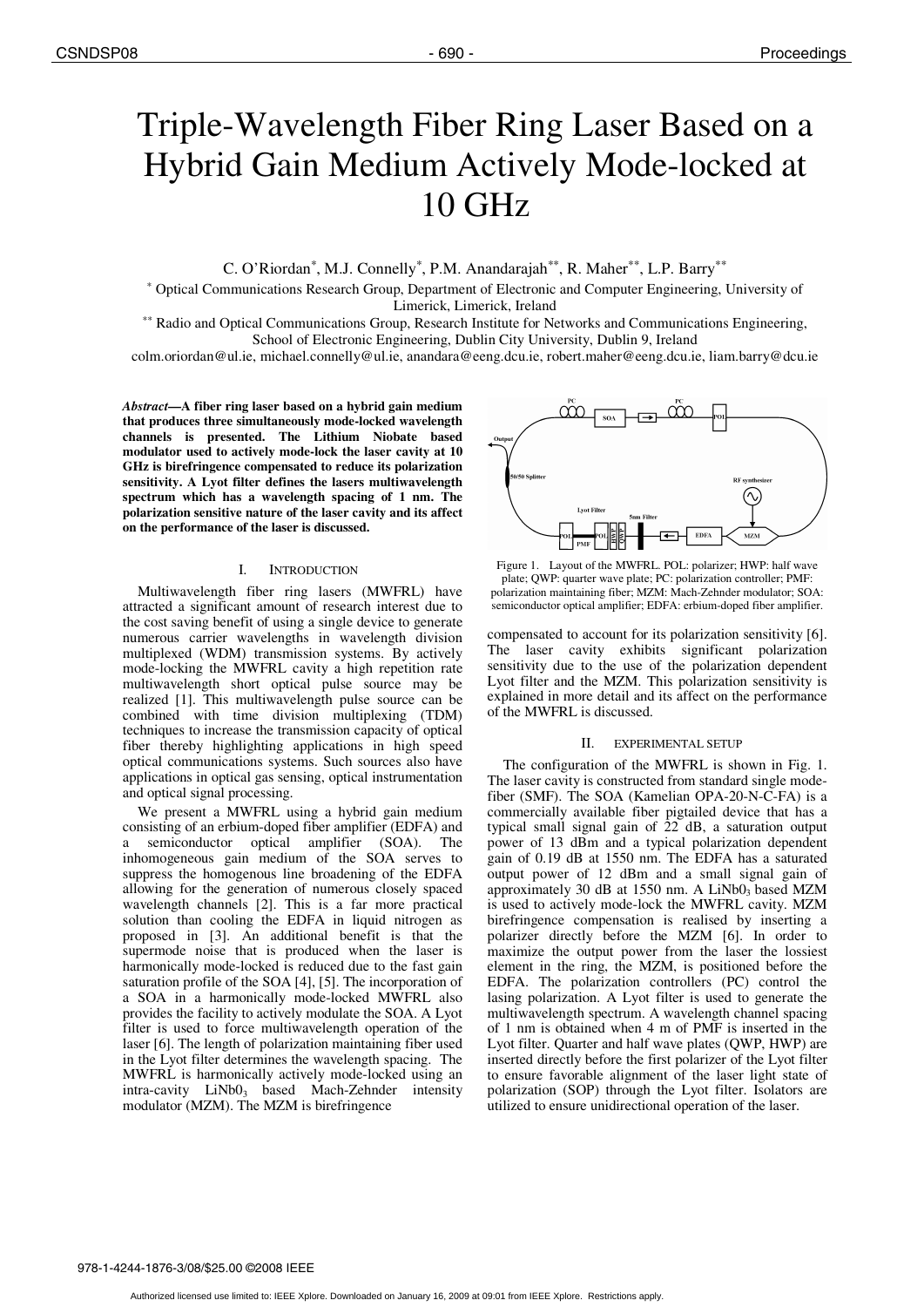

Figure 2. (a) Triple-wavelength mode-locked spectrum. (b) P1: composite pulse train; P2, P3, P4: pulse trains of the filtered wavelengths. Time base is 20 ps/div.

A 5 nm filter is used to limit the number of wavelengths circulating in the laser cavity. A 3 dB splitter is tap off a portion of the laser light for characterization using an optical spectrum analyzer and a digital communications analyzer.

## III. RESULTS AND DISCUSSION

The MWFRL was actively mode-locked at approximately 10 GHz by driving the MZM at a harmonic of the laser cavity fundamental frequency which was 3.15 MHz. Through optimization of laser light SOP three wavelength channels are simultaneously mode-locked. The MWFRL spectrum can be seen in Fig. 2a. The modulation profile at 10 GHz can be clearly seen on three of the wavelength channels. To confirm the presence of pulses at each wavelength a tunable filter is used to discriminate each of the mode-locked wavelengths. The composite pulse train as well as the pulse train at each mode-locked wavelength is shown in Fig. 2b. As expected the individual pulse trains are of the same repetition rate and are synchronous with the composite pulse train. The pulse width achieved was approximately 15 ps. The wavelength spacing is approximately 1 nm. ITU specified wavelength spacing's may also be obtained as indicated by our previous work [6], [7]. However, due to the relatively poor extinction of the tunable filter, broader wavelength spacing is required to ensure adequate rejection of neighboring wavelength channels.

It is extremely difficult to generate more than 3 modelocked wavelength channels. The reason is that when many oscillating wavelengths enter the SOA



Figure 3. (a), (b) Dual-wavelength mode-locked spectra highlighting the result of adjusting the laser cavity SOP

simultaneously a substantial number of carriers are consumed and this leads to competition between the wavelengths for gain. Only those wavelengths that experience enough gain to over come the cavity losses will have sufficient energy to mode-lock. These wavelengths are selected by adjusting the laser cavity SOP thereby transferring the energy needed for mode-locking between the various wavelengths [8]. Fig. 3a and Fig. 3b highlights the affect of adjusting the laser cavity SOP on the mode-locked MWFRL spectrum. In order to limit the number of wavelength channels generated, a 5 nm filter is placed in the laser cavity. This helps to maximize the number of wavelengths experiencing enough gain to sustain mode-locked operation as the overall number of wavelengths competing for gain is reduced. As different wavelengths may have different SOP, different gains may be experienced by each of the wavelengths. However as the polarization dependent gain of the SOA used in this MWFRL is only 0.19 dB this should not be a significant issue.

The  $LiNbO<sub>3</sub>$  based MZM is a polarization sensitive device. A simple technique was presented in [6] whereby a polarizer is inserted before the MZM whose polarization axis is aligned with one of the birefringence axes of the MZM. This effectively matches the laser light SOP with one of the birefringence axes of the MZM. The result is a MZM with reduced polarization sensitivity. A Lyot filter is a polarization dependent interference filter which generates a periodic wavelength dependent transmission response. When used in conjunction with a  $LiNbO<sub>3</sub>$  based MZM the result is a highly polarization sensitive laser cavity. It was observed that it is extremely difficult to optimize the laser cavity for triple and dual-wavelength mode-locking. The Lyot filter transmission response is optimized by adjusting the QWP, HWP and polarizer's of the Lyot filter assembly. Once the cavity is mode-locked